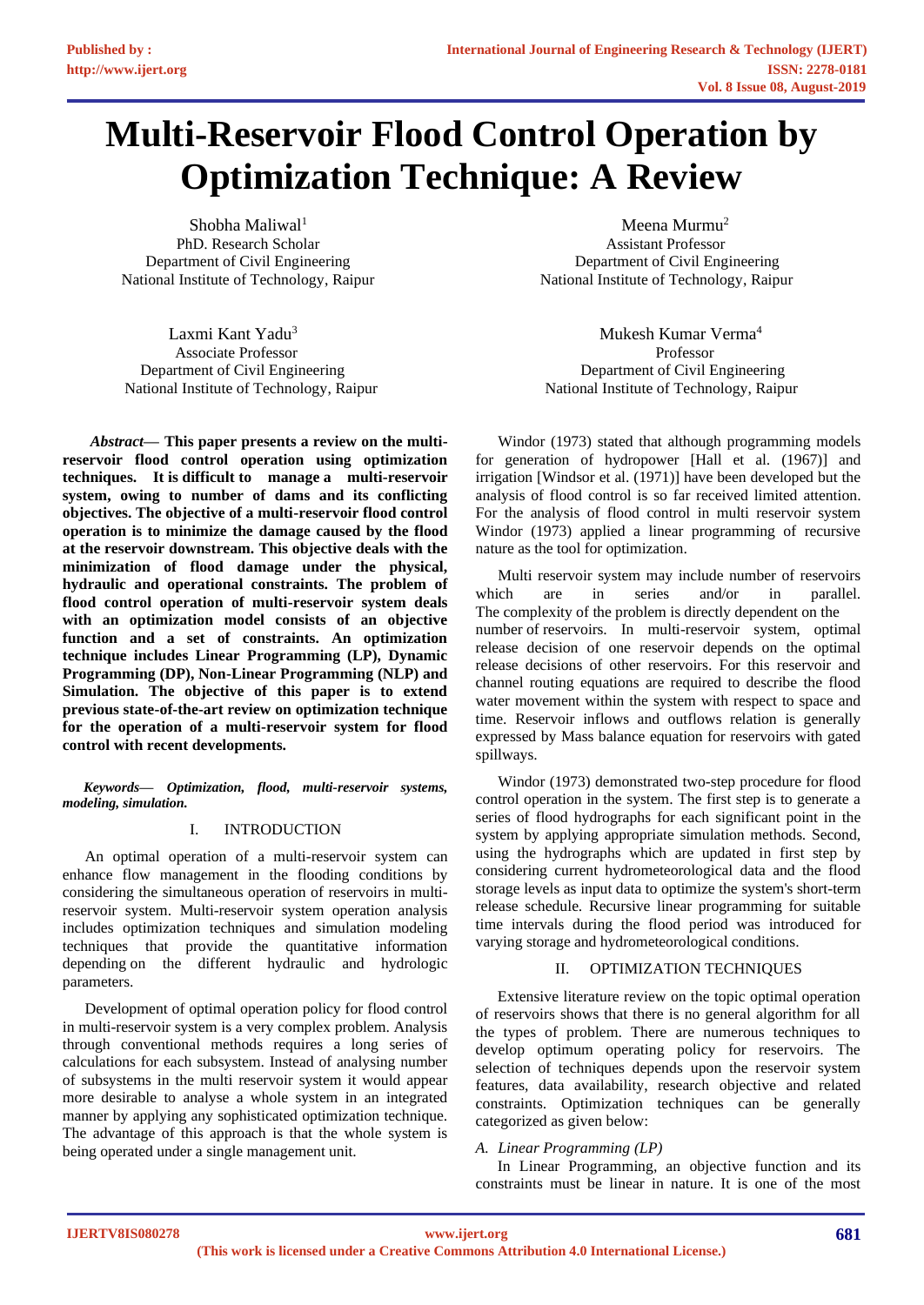favored optimization techniques due to ability to solve large scale problems efficiently; sensitivity analysis by welldeveloped duality theory; convergence to global optimal solutions and easy setup and solution of problem with readily available low-cost LP solver.

Dorfman (1962) demonstrated one of the earliest attempts of applications of LP to a water resource system by developing a design model for a system of reservoirs. Vedula et al. (1986) considered the monthly operation of Bhadra reservoir project in India.

To develop daily operation policy for flood control in multiple reservoir system combined optimization and a flow routing model was applied by Wasimi and Kitanidis (1983). A comparison in between Linear programming and goal programming models for flood conditions in multi-reservoir system was carried out by Can and Houck (1984). Karbowski (1993) developed an optimal operation method for flood control in cascade reservoirs.

Extension of LP into binary, integer and mixed integer programming are able to represent objective function and constraints in the terms of highly nonlinear, non convex terms. All these methods are computationally less efficient.

Needham et al. (2000) developed operational management system for network of reservoirs by Mixed-Integer Linear Programming (MILP) model for optimization of flood control operation to protect downstream control points at the Des Moines and Lowa Rivers.

Wei and Hsu(2008) used Balanced Water Level Index (BWLI) and MILP optimization models for reservoir operation. They suggested real time release policy based on a simulation-optimization method for two reservoir system during flooding condition.

Moridi and Yazdi (2017) developed an optimization model for the multi-objective multireservoir system operation to minimize flood damage at downstream area of Karkheh multireservoir system in Iran. Decision variables used in the model were the discharge and reservoir flood control capacity. The MILP optimization method was applied with the technique of ε-constraint method.

The objective function and its every constraint must be linear, is the main limitation of the linear programming model. Furthermore, linear programming cannot be implemented to issues where the probabilistic coefficients of decision variables exist.

# *B. Dynamic Programming (DP)*

Dynamic programming (DP) was initially developed by Bellman in 1957. In Dynamic Programming the complex problem is decomposed into a set of simple sub problems that are solved successively over the time period. The earlier application of DP is reported by Hall and Burae (1961), Hall and Howell (1963) and Hall (1964) for the problem of resources allocation for single reservoir.

Various modifications were made to modify the curse of dimensionality of Dynamic programming on the original DP formulation. This includes Dynamic Programming with Successive Approximations (DPSA), Incremental Dynamic Programming (IDP), Discrete Differential Dynamic Programming (DDDP), Differential Dynamic Programming (DDP), Constrained Differential Dynamic Programming (CDDP) and the Progressive Optimality Algorithm (POA).

Bellman and Dreyfus (1962) initially proposed the metho d of DP with successive approximations (DPSA), subsequentl y described by Larson in 1968.In DPSA the multidimensional complex problem is decomposed into a set of simple onedimensional problem by optimizing one decision variable at a time and maintaining all other decision variables at current values. DPSA for convex issues, it has been expected to adhere to a global optimum, but for non convex issues it is not expected to adhere to local optima.

DPSA with its derivatives (e.g. IDPSA, incorporates IDP and DPSA) have been introduced to numerous multireservoir systems, i.e. in the Central Valley Project by Yeh and Trott in 1972 and the Tennessee Valley Authority by Giles and Wunderlich in 1981.Shim et al. (2002) implemented DPSA in the Han River Basin, Korea, for instantaneous control of flood. An iterative method integrating successive DPSA algorithm solutions with revised river range routing coefficient allowed complete integration routing over hourly time measure in optimization.

Larson (1968) introduced Incremental Dynamic Program (IDP) first and later implemented by Hall et al. (1969).IDP had been further used by Fults et al. (1976) in an extension of the study of Fults and Hancock (1972), to formulate a monthly water and power schedule model for the fourreservoir system.

Discrete Differential Dynamic Programming (DDDP) had been subsequently implemented by Heidari et al. in 1971, to the same problem of Larson (1968), but strongly resembles the IDP method. Turgeon (1982) referred to the DDDP strategy as Incremental Dynamic Programming (IDP). Nopmongcol and Askew (1976) examined the distinction bet ween IDP and DDDP and found that DDDP is IDP generaliza tion. These algorithms tackle the issue of dimensionality by li miting the statespace to a corridor around a specified present alternative.

Differential Dynamic programming (DDP) technique presented by Jacobson and Mayne (1970) eliminates and discretization of state-space. It utilizes the special structure of DP formulation in which, at each stage a Linear Dynamic and Quadratic Performance (LQP) problem is formulated and solved to obtain a linear control law. A LQP problem is characterized by ordinal objective function approximated to quadratic objective function and the system dynamics approximated to linear system dynamics by truncated Taylor's series expansion. The methodology and computational aspect of DDP has been given by Dreyfus and Law (1977), Murray (1978) and Yakowitz and Rutherford (1984). The direct application of the method to the reservoir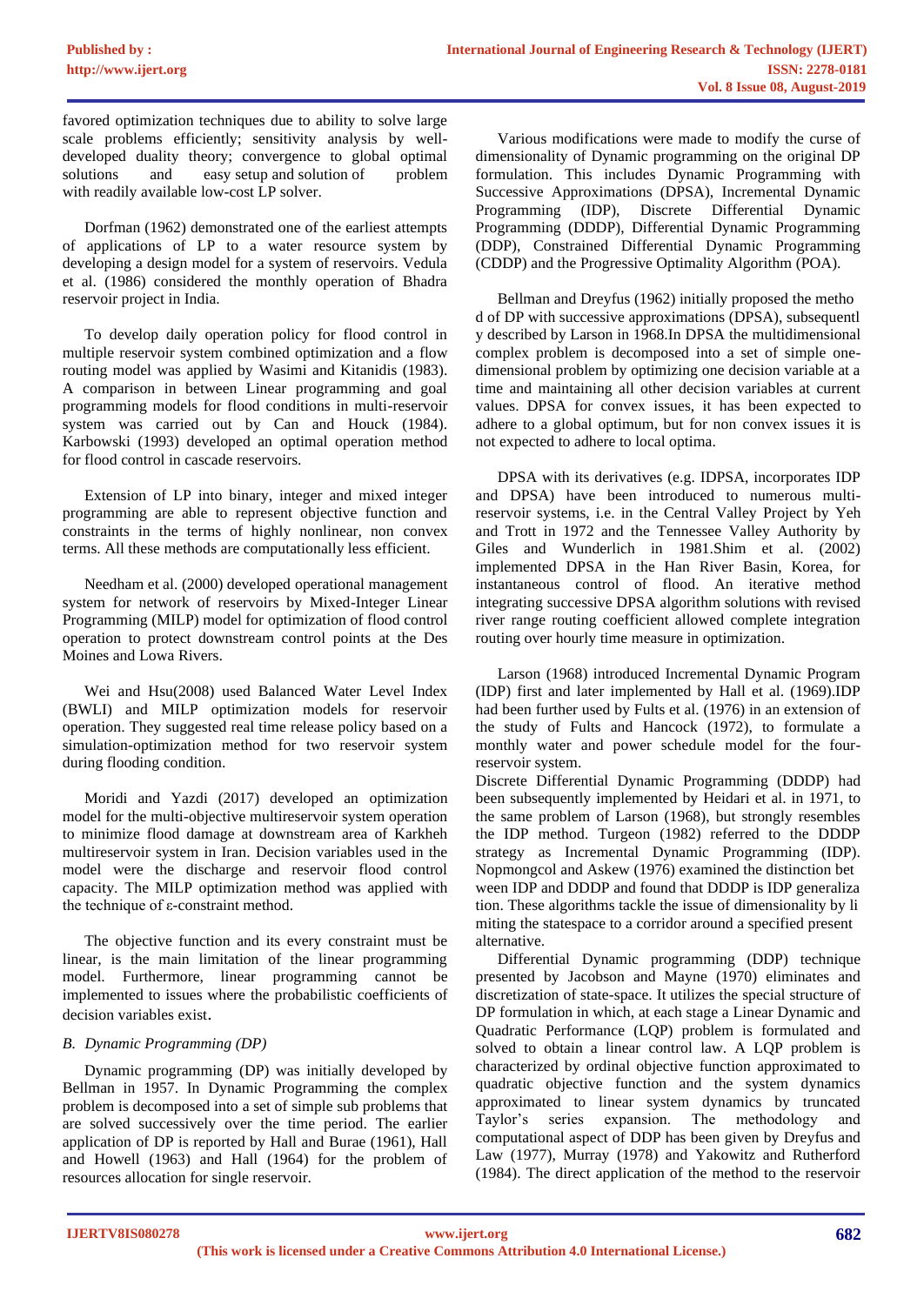operation problem is restricted due to the inability in handling constraints on the state or decision space explicitly. However, this limitation leads to the development of Constrained Differential Dynamic programming (CDDP).

Unlike DDDP and DPSA, the global convergence of CDDP technique has been established (Yakowitz, 1985). Application of CDDP to a real large- scale reservoir systems have been reported by Shrivastava (1989) who applied this technique to Mahanadi Reservoir Project MRP in India for deriving optimal operating policy.

Howson and Sancho (1975) presented the Progressive Optimality Algorithm (POA) method to solve the nth single reservoir operating problems. The multi-stage problem converts into multiple two-stage sub-problems in POA. Turgeon (1981) suggested that POA minimize the overall production cost. To solve the combined operation of the Three Gorges multi-reservoir structures and the Qingjiang cascade reservoirs the POA method was applied by Guo et al. (2011). In POA technique, the final optimal results depend on the original alternatives.

Zhou et.al. (2018) developed operating policy for cascade reservoirs to protect downstream area from flooding. They suggested DP-POA, DP model coupled with the POA. That was an optimal reservoir operation model in two-stage for optimal operation of cascade reservoirs for flood control. The average reduction of flood peak has been observed after the optimal operation of cascade reservoirs, for all floods. The flood control reservoir operation depends on the available storage capacity of the reservoir and incoming flood magnitude. For multi-reservoir system a real time optimal operation policy Decision Support System (DSS) was developed by Shim, K. C. and Shim, S. B. (1999) using DP model.

Some research has been carried out on multireservoir system operation for flood control used for design of reservoir for which the minimization objective functions were applied for the cost estimation of potential flood damage, Yazdi (2012). Lee et al. (2009), Qi et al. (2017) and Chen et al. (2010) carried out their research on minimizing the maximum water level (MWL) in reservoir for multi-reservoir optimal operation for flood control which minimize the releases of the flood at the control points in downstream. A lot of study works on limiting water level for dynamic flood control have been carried to manage the two conflicts arise due to conservation and flood control by Li et al. (2010), Chen et al. (2013) and Zhou et al. (2014). He et al. (2017) not considered the optimal operation technique, but they developed policy for flood control by equal water storage method in cascade reservoirs at Jinsha River.

# *C. Nonlinear programming(NLP)*

Nonlinear programming (NLP) such as Successive Linear Programming (SLP), Successive Quadratic Programming (SQP), Method of Multipliers (MOM) and the Generalized Reduced Gradient (GRG) method are prevailing methods.

Grygier and Stendinger (1985) found that SLP was the mo st effective of the assessed mathematical programming algorit hms.Hiew (1987) concluded that the SLP technique was the most efficient technique in non-linear programming method.

Arnold et al. applied SQP coupled method along with Method of Multipliers (MOM) in 1994. MOM utilizes a SQP-like Lagrangian function but is enhanced with precise penalty term. Peng and Buras introduced GRG method for the five rivers in the watershed of Penobscot River West Branch, Maine in 2000.Non-LinearProgramming has not been enjoyed popularity like LP and DP in the water resource system analysis due to its slow process, requirement of large storage in computer and more time to solve any problem.

# *D. Simulation*

Simulation models in computer have been used to operate and manage the reservoir system in many river basins for several decades. It is a modelling technique used to predict the behaviour of a system, depicting the features of the system by a mathematical description (Mas et al.,1962).

Optimization modelsset out the strategy to be taken to me et the defined choice requirements to satisfy specified decision criteria; while simulation models show what will occur if a specifed plan is adopted. Optimization model can be applied for monitoring the set of feasible plans and pick a plan which are useful for simulation. (Jacoby and Locks, 1972).

Yeh (1985) suggested the use of simulation models to evaluate consequences of variations in certain model inputs. Simulation model provides system response for the inputs, which contains decision rules, so that it is possible to examine the implications of different situations on the system. Wurbs et al. (1985); Yeh (1985); Wurbs (1995) and Wurbs (1996) reviewed a number of such models.

Simulation model combined with LP model for multireservoir operation in flooding condition was applied by Zagona et al. (1998) and Biddle (1999). Fuzzylogy based optimization model for flood control in multi-reservoir system was established by Cheng in1999.

An application software FC-MWS; flood control multireservoir water system was developed by Niewiadomska Szynkiewicz (2002). They also used evolutionary strategy and controlled random search optimization technique to minimize downstream flood damages (2004). For realtime multi-reservoir operationthey used computing grids as a decision-making tool for flood control (2005).

A real time optimization-simulation model with MILP developed to determine reservoir releases under floods by Wei and Hsu (2008) in 2008. Simulation-optimization model to manage the flood was used by Malekmohammadi et al. (2010).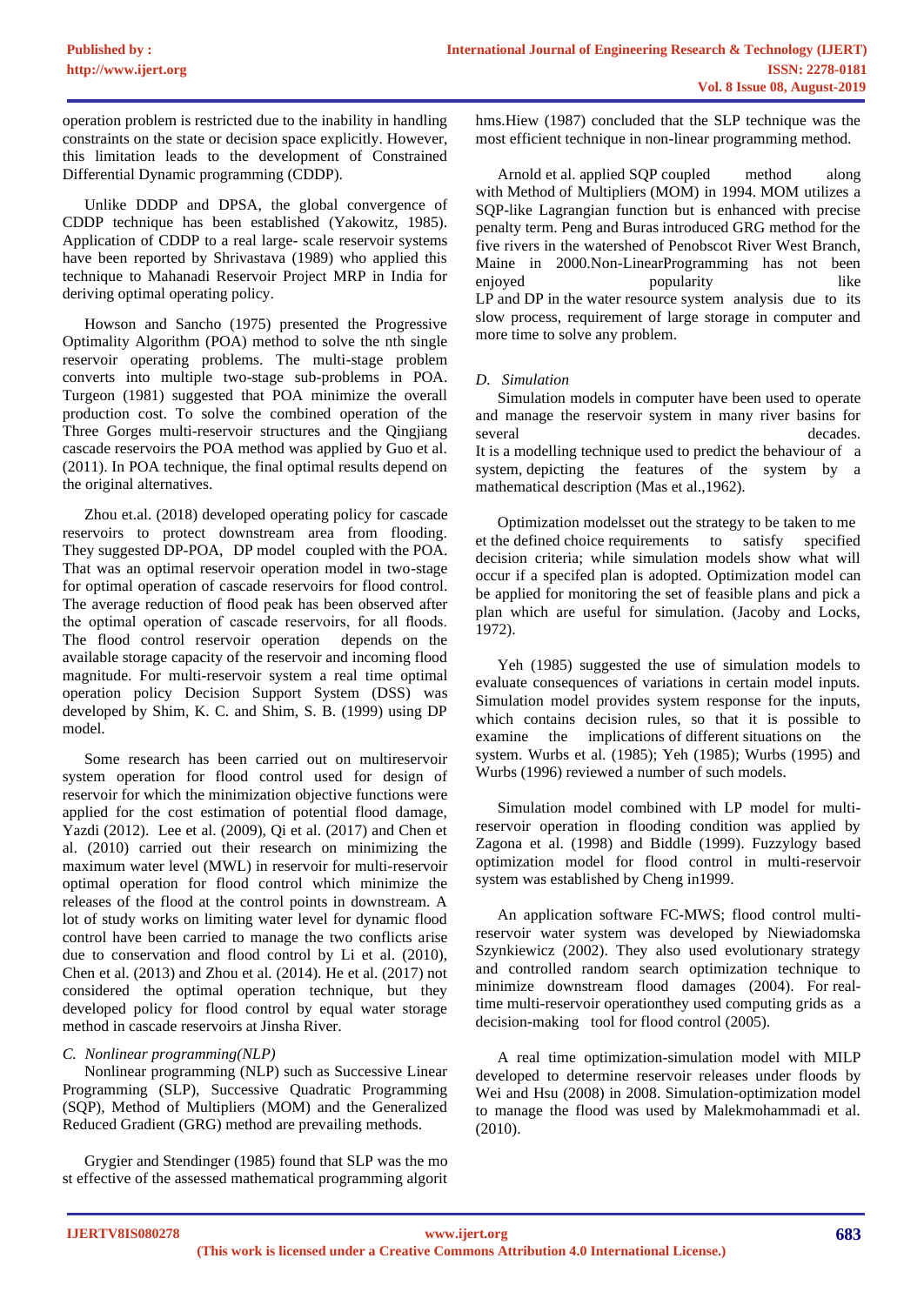## III. RECENT DEVELOPMENTS

Genetic Algorithm (GA) method was applied to solve one-dimensional unsteady flow optimization problem for cascade reservoirs by Dessalegne et al. (2004). Napiorkowski and Dysarz (2004) created a decision support system for multi-reservoir system flood control. Weighted pre-emptive goal programming model for uncontrolled streams was established by Choudhury (2010). The shuffled complicated evolution optimization algorithm was developed to minimize downstream pick floods by operating a two-reservoir system by Saavedra et al. (2010).Babak Bayat(2017) applied simulation-based optimization model combined with Particle Swarm Optimization (PSO) to minimize flood damage in a three-reservoir system at south west Iran.

Genetic Algorithm for the real time operation of a riverreservoir systems was applied by Che and Mays (2015) A methodology based on Genetic Algorithm for computing reservoir release schedules in pre and post extreme flood condition in real time was developed by them. Genetic Algorithm was used to generate stage hydrograph for open channel routing by Mehdipour et al. (2015).

Malekmohammadi et al. (2011) used the ELECTRETRI method for ideal alternatives obtained by GA, which was crea ted for multi-objective operation for optimization of operation policy in cascade reservoir in the condition of floods.

Myo Lin et al. (2018) introduced Model Predictive Contro l (MPC); a sophisticated real-

time monitoring method to run a multireservoir scheme with f lood mitigation and water conservation as two control objectives at the Sittaung River Basin, Myanmar.

They also used performance indicators to present a comparison between Model Predictive Control based operation and the current reservoir operating rule. MPC is model based optimization technique, in which optimization was accomplished for control problem using the receding horizon principle. MPC internal model predicted state of the system over given domain and optimization problem was solved by control actions.

Lin and et al. (2016) discussed technique for model predictive control application for optimization of operation of network of multipurpose reservoirs. They also presented the state of art review on optimal operation of a network of multipurpose reservoir.

To regulate a water system, MPC can have elevated efficiency. The primary benefit of MPC is that by using the receding horizon concept, potential occurrences are carried into consideration in every monitoring time-step.

Network Interdiction Problem (NIP) applications for flood control on a real case in Tabriz- Iranis developed by Soleimani Alyar M. et al. in 2016.

### IV. CONCLUSION

Comprehensive review of optimization methods was published several years earlier by Yeh (1985), Wurbs (1993) and Labadie (2004). However, due to the physical and functional features of the methods, a unique algorithm cannot be selected as the best conventional method. Various researches have been carried out study on the

optimal operations for flood control in single and multireservoir systems. The study concluded that for reservoir flood-control operation, dynamic programming (DP) technique is widely used optimization technique because it can accommodate the nonlinear and stochastic features of the system. However, DP suffers from the problem of "curse of dimensionality" although some researchers such as [Wasimi](https://www.researchgate.net/publication/251436181_Real-Time_Forecasting_and_Daily_Operation_of_a_Multi-Reservoir_System_During_Floods_by_Linear_Quadratic_Gaussian_Control?el=1_x_8&enrichId=rgreq-2d5b4fe657c36e5557c806d54e13947a-XXX&enrichSource=Y292ZXJQYWdlOzI4MDEzMjAzMztBUzoyNTI5MTg5MDk2MzI1MTJAMTQzNzMxMTk3NTIzNw==)  [and Kitanidis](https://www.researchgate.net/publication/251436181_Real-Time_Forecasting_and_Daily_Operation_of_a_Multi-Reservoir_System_During_Floods_by_Linear_Quadratic_Gaussian_Control?el=1_x_8&enrichId=rgreq-2d5b4fe657c36e5557c806d54e13947a-XXX&enrichSource=Y292ZXJQYWdlOzI4MDEzMjAzMztBUzoyNTI5MTg5MDk2MzI1MTJAMTQzNzMxMTk3NTIzNw==) (1983) and Kumarand Baliarsingh (2003) proposed employed some techniques to overcome this difficulty. Linear and Nonlinear programming are two conventional approaches for the development of optimal operational policy rules in reservoirs.

#### ACKNOWLEDGMENT

We extend our sincere thanks to National Institute of Technology Raipur for providing us access to quality journals and books.

#### **REFERENCES**

- [1] Windsor, J. S. (1973). Optimization model for the operation of flood control systems. Water Resources Research, 9(5), 1219-1226. doi:10.1029/wr009i005p01219
- [2] Yeh, W. W.-G. (1985). Reservoir Management and Operations Models: A State-of-the-Art Review. Water Resources Research, 21(12), 1797– 1818.
- [3] J. T. Needham, D. W. W. Jr., J. R. Lund and S. K. Nanda, "Linear programming for flood control in the Iowa and Des Moines Rivers," *Water Resources Planning and Management,* vol. 126, no. June, pp. 118-127, 2000.
- [4] C. C. Wei and N. S. Hsu, "Multi-reservoir real time operations for flood control using balanced water level index method," *Journal of Environmental Management,* vol. 88, no. 4, pp. 1624-1639, 2008.
- [5] Zhou, Chao & Sun, Na & Chen, Lu & Ding, Yi & Zhou, Jianzhong&Zha, Gang & Luo, Guanglei& Dai, Ling & Yang, Xin. (2018). Optimal Operation of Cascade Reservoirs for Flood Control of Multiple Areas Downstream: A Case Study in the Upper Yangtze River Basin. Water. 10. 1250. 10.3390/w10091250.
- [6] Yazdi, J.; Neyshabouri, S.A.A.S. Optimal design of flood-control multi-reservoir system on a watershed scale. *Nat. Hazards* 2012, *63*, 629–646.
- [7] Lee, S.Y.; Hamlet, A.F.; Fitzgerald, C.J.; Burges, S.J. Optimized flood control in the columbia river basin for a global warming scenario. *J. Water Resour. Plan. Manag. ASCE* 2009, *135*, 440–450.
- [8] Qi, Y.; Yu, J.; Li, X.; Wei, Y.; Miao, Q. Reservoir flood control operation using multi-objective evolutionary algorithm with decomposition and preferences. *Appl. Soft Comput.* 2017, *50*, 21–33.
- [9] Li, X.; Guo, S.; Liu, P.; Chen, G. Dynamic control of flood limited water level for reservoir operation by considering inflow uncertainty. *J. Hydrol.* 2010, *391*, 126–134.
- [10] He, X.; Zhang, L.; Liu, L. Study on flood control operation of jinsha river cascade reservoirs combined with the three gorges along the yangtze river. Mater. Sci. Eng. 2017, 199, 012032.
- [11] Howson, H.R.; Sancho, N.G.F. A new algorithm for the solution of multi-state dynamic programming problems. Math. Program. 1975, 8, 114–116. [CrossRef]
- [12] Turgeon, A. Optimal short-term hydro scheduling from the principle of progressive optimality. Water Resour. Res. 1981, 17, 481–486. [CrossRef]
- [13] Guo, S.L.; Chen, J.H.; Li, Y.; Liu, P.; Li, T.Y. Joint operation of the multi-reservoir system of the three gorges and the qingjiang cascade reservoirs. Energies 2011, 4, 1036–1050. [CrossRef]
- [14] Bayat, Babak. (2017). Nonstructural Flood Control using Multireservoir Operation. Asian Journal of Fuzzy and Applied Mathematics. 5. 10.24203/ajfam. v5i2.4668.
- [15] Wasimi, S. A. and Kitanidis, P. K. Real-time forecasting and daily operation of a multi-reservoir system during floods by linear quadratic Gaussian control, Water Resources Research, 19: 1511-1522, 1983.
- [16] Can, E. K. and Houck, M. H. Real-time reservoir operations by goal programming, Journal of Water Resources Planning and Management, ASCE, 110: 297-309, 1984.